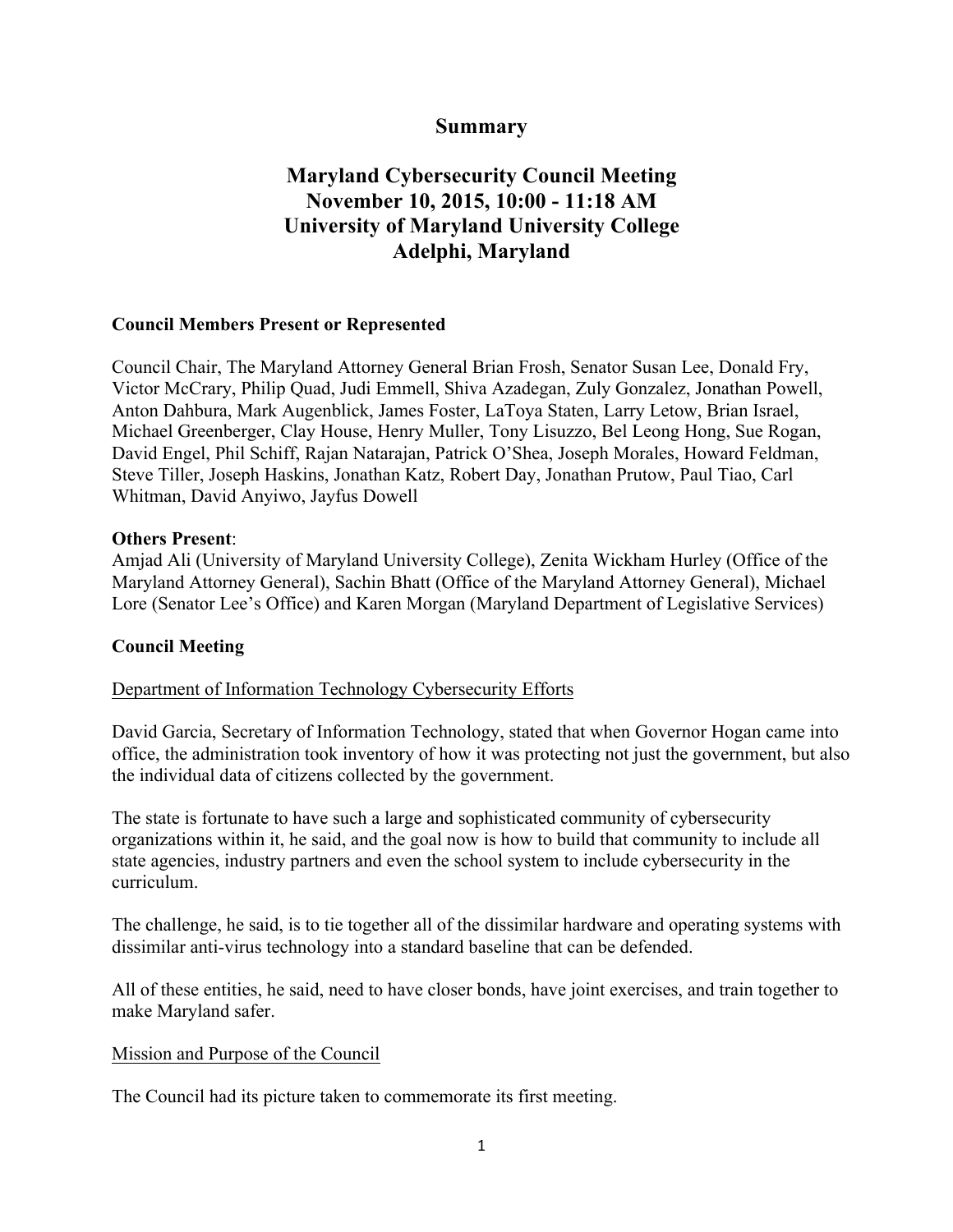Sen. Lee acknowledged the role that UMUC played in setting up the meeting as well as Zenita Hurley and Sachin Bhatt of the state Attorney General's office for their role.

The key to cybersecurity is making sure the laws keep up with the technological changes, she said. The Council came about because of the federal government's failure to pass any meaningful cybersecurity legislation. The Maryland Assembly enacted its own legislation in 2011. It created a cybersecurity commission that helped the Assembly pass bills that protected state databases and created a notification system to alert everyone to any breaches.

All of the bills have been piecemeal, she said, but the threat requires a comprehensive approach that brings all of the stakeholders together. That led to the creation of the Council that would fall under the jurisdiction of the state attorney general.

Its role, she said, is to conduct reviews and risk assessments of critical infrastructures vulnerable to cyber attacks that are not covered under federal law or federal executive orders. These would come up with best practices and standards following what NISC has recommended.

She welcomed federal partners in this because the state cannot do it alone.

Among the subcommittees she would like to see included in the Council are Cyber Legal Strategy, Structure and Practices Workforce Education and Development, Marketing and Partnerships.

In the absence of the Attorney General, Chairman Fry can designate who is assigned to each committee based on expertise and interests, she said Members can serve on more than one subcommittee.

 She said the new Council would hold a reception at the beginning of the legislative session to help educate legislators about the needs for cybersecurity legislation. Dr. Vint Cerf has agreed to be at the reception as he is being honored by the Assembly.

#### UMUC Cybersecurity Programs

 Dr. Amjad Ali stated that the Council that UMUC has responded to the shortage of cybersecurity professionals by creating seven different cybersecurity programs at the undergraduate and graduate levels. Since 2010, UMUC has graduated more than 4000 cybersecurity professionals and currently more than 8,000 are enrolled in those programs.

He said the university has formed a cyber team called the Cyber Padawans that has won several state, national and global competitions, including the 2014 Cyber Olympics in Barcelona, Spain.

In developing the cyber programs, UMUC worked with industry leaders to make sure the programs included not just technical aspects, but also human, legal, policy and ethical aspects associated with addressing cybersecurity problems in a more comprehensive and systematic manner. He indicated that the Council should take into considerations all these factors in their recommendations to strengthen the critical infrastructure of Maryland.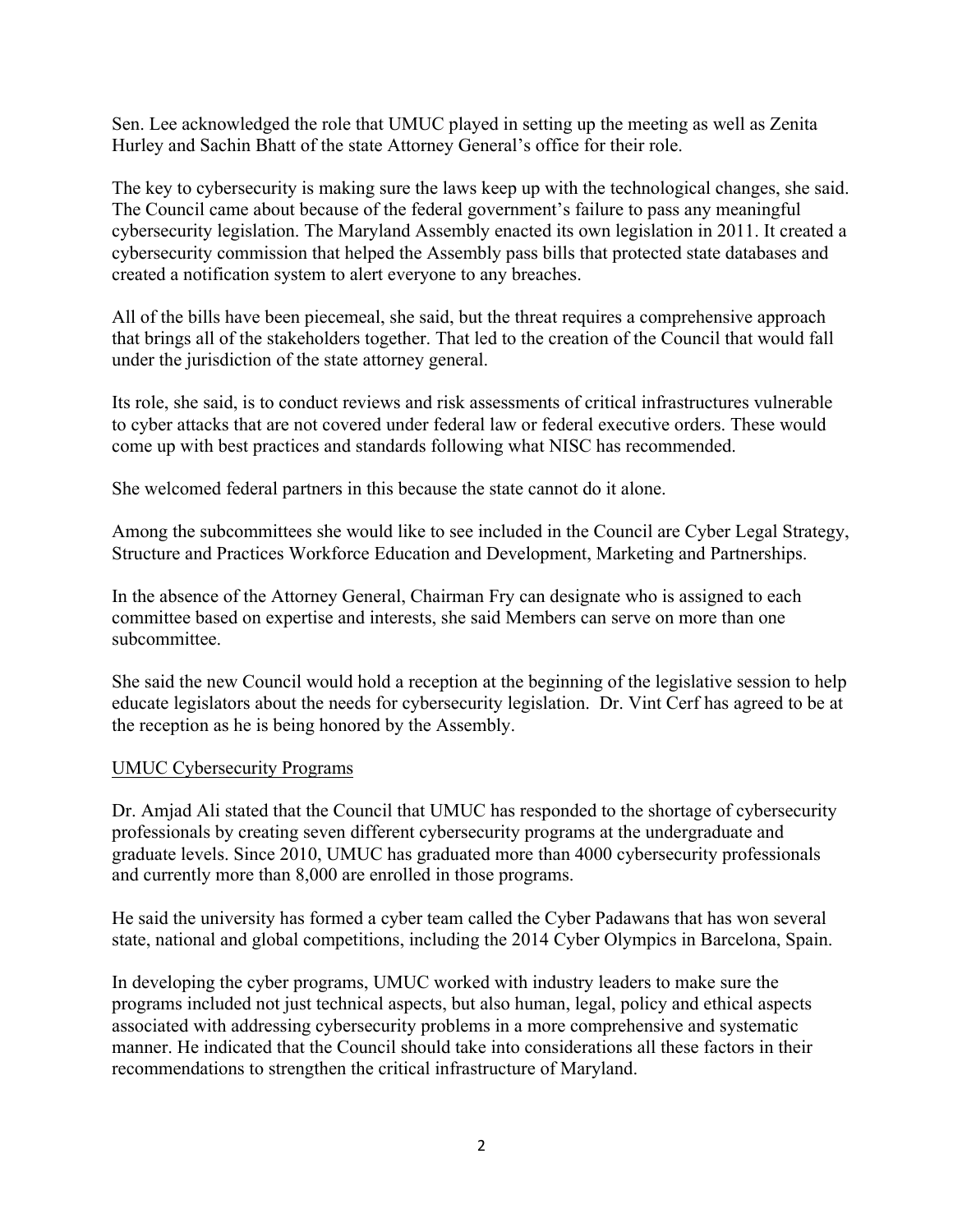### Establishing Subcommittees

 to serve. Mr. Frosh asked for input about Council subcommittees. The ones listed in the agenda are tentative. He said the Council staff would take recommendations made today to come up with a list of subcommittees and circulate it to Council members so they can decide on which they want

Subcommittees on the list were Cyber Legal Strategy, Cyber Structure and Practices, Cyber Workforce Education and Development, Cyber Marketing and Partnerships.

Mr. McCrary suggested a subcommittee to study ongoing research activities in the state.

 suggested a subcommittee on the structure and state of cyber security. Mr. Tiao asked that a detailed description of each subcommittee be provided before people were required to make a decision. He said cyber marketing could be interpreted in different ways. He

Mr. Tiao also suggested that the scope of the Council should be broadened so that it is not just about cyber intrusions, but also about cyber-enabled crime such as child pornography, cyber fraud.

Mr. Israel suggested a subcommittee on how to respond to cyber disaster.

Ms. Leong Hong said it would be good for the Council to shine a light on rapidly developing cyber technologies. It also might want to focus on what to do after an attack.

Mr. Letow suggested exploring ways of providing funding to attract private enterprise to enter the market in cybersecurity.

Mr. Foster cautioned that little money has come to Maryland in joint ventures beyond a few large government contractors.

Mr. Quad said the Council should not think that each organization or infrastructure should be strong enough to take on the Russians or the Chinese. Cybersecurity is a team sport, he said, and routine sharing of information on incidents is important. The Council should pilot some innovative technologies in one or two critical local infrastructures and then pass the lessons on to others. He also stressed the need for practicing how to get business back to normal after an attack.

Mr. Feldman emphasized the need for training at small companies so that employees do not inadvertently cause the conditions that allow for a successful cyber attack.

Mr. Muller said the Council also should consider how to use cyber technology to modernize state and local police to operate more efficiently with first responders.

Mr. Dahbura said that the Council should identify what other states and organizations are doing so that it does not try to reinvent what already exists.

Mr. Frosh said that based on these comments, the Council staff would send members subcommittees list that tries to incorporate these thoughts. Then, members should respond with